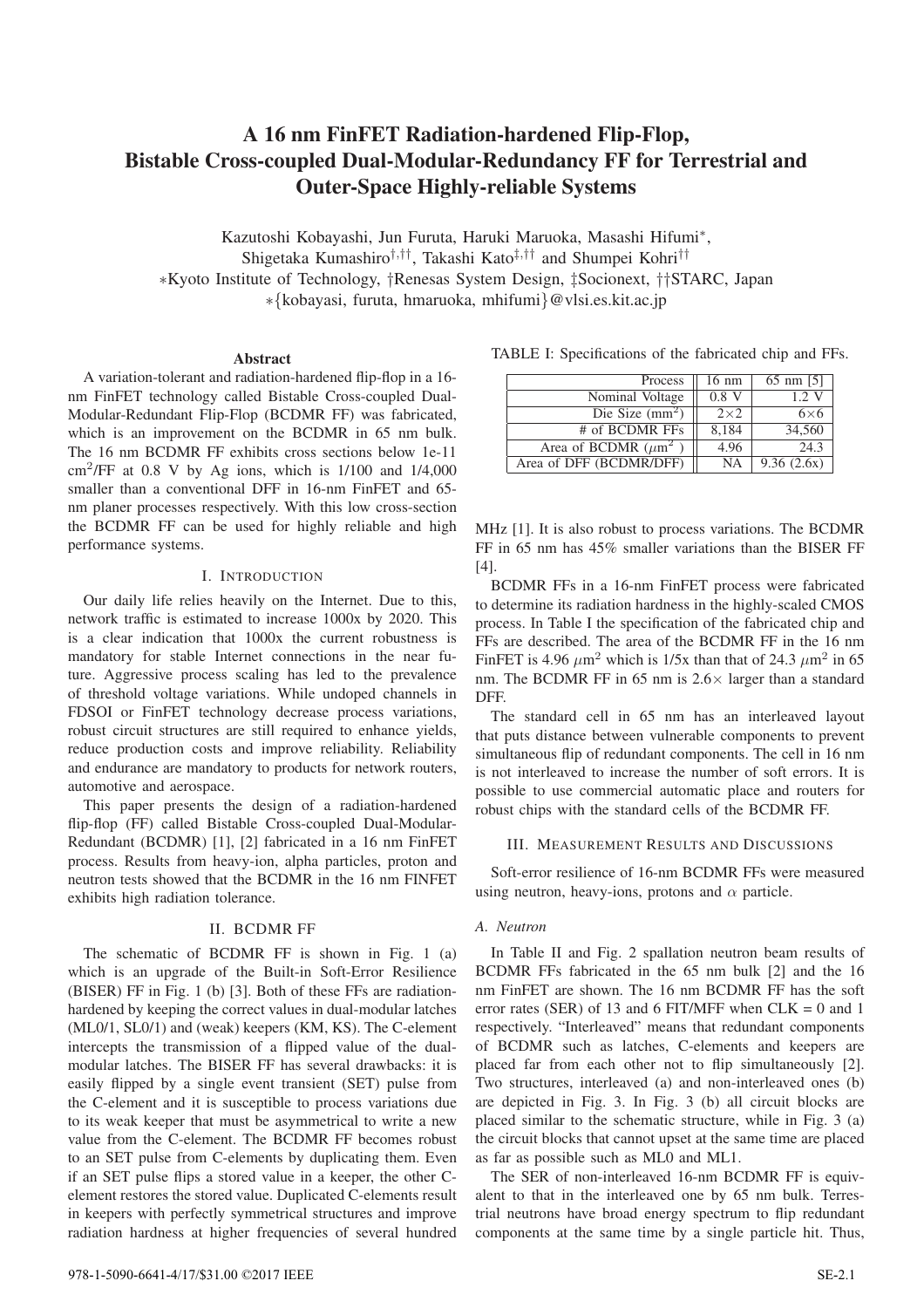

Fig. 1: Bistable Cross-coupled Dual-Modular-Redundancy (BCDMR) FF [1], [2] and BISER FF [3].

TABLE II: Neutron SER (Soft Error Rate) results of DFFs and BCDMR FFs in RCNP (65 nm) and LANL (16 nm). SER is in FIT/MFF.



Fig. 2: Neutron SERs.



Fig. 3: Interleaved (a) and non-interleaved (b) floorplans of BCDMR.

interleaved layouts in 16 nm must decrease SER as same tendency as in the 65 nm bulk results.

#### *B. Heavy Ions*

High energy particle activity of heavy ions is shown in Tables III. In Fig. 4 the cross sections (CS) derived from

TABLE III: Irradiated heavy ions in the Berkeley Lab. for 16 nm FinFET in QST TIARA for 65 nm. LET is in MeV $cm<sup>2</sup>/mg$ .

| Facility   | Berkelev Lab. |      |  | <b>TIARA</b>  |      | Berkelev Lab. [6] |      |
|------------|---------------|------|--|---------------|------|-------------------|------|
| lon        |               |      |  |               | Kr   |                   |      |
| <b>LET</b> |               | 30.9 |  | $46.8$   15.8 | 40.3 | 25.0              | 49.3 |



Fig. 4: Heavy-ion-induced soft error cross section. 16 nm FinFET DFF is from [6].

heavy ion testing of perpendicular hits of the BCDMR FFs are plotted with conventional DFFs [6]. There is no error in 16 nm FinFET BCDMR FFs by lower energy ions below Ar  $(LET = 9.74 \text{ MeV-cm}^2/\text{mg})$ . In the 65 nm bulk process, the CS of a conventional FF by Kr ions (LET =  $40.3 \text{ MeV-cm}^2/\text{mg}$ ) is 5.22e−08 cm<sup>2</sup>/FF which is  $10\times$  larger than 5.25e−09 cm<sup>2</sup>/FF of the BCDMR FF. The CS of the BCDMR FF in 16-nm by Ag ions (LET =  $46.82$  MeV-cm<sup>2</sup>/mg) at 0.8 V is 1.22e-11 cm<sup>2</sup>/FF which is 1/400 smaller than that of the BCDMR FF by Kr ions (LET =  $40.3$  MeV-cm<sup>2</sup>/mg) in the 65 nm bulk. Thus the BCDMR FF in 16 nm is approximately  $4,000 \times (=$  $10\times400$ ) stronger than the DFF in the 65 nm bulk. The CS of 16 nm BCDMR FF at 0.8 V and Ag ions is 1/100 smaller than that of the 16 nm conventional FF at 0.9 V and Xe ions [6]. It is sufficiently enough to support the estimated increase in network traffic expected by 2020.

In outer space, heavy ions hits on silicon from any angles. FinFETs tend to more sensitive to a horizontal hit than a vertical one because of their 3D structures. In Fig. 5 CS from angular dependencies are shown. The BCDMR FF in 16 nm has smaller CS below 1.0e−12 cm<sup>2</sup>/FF by ions from 30 and